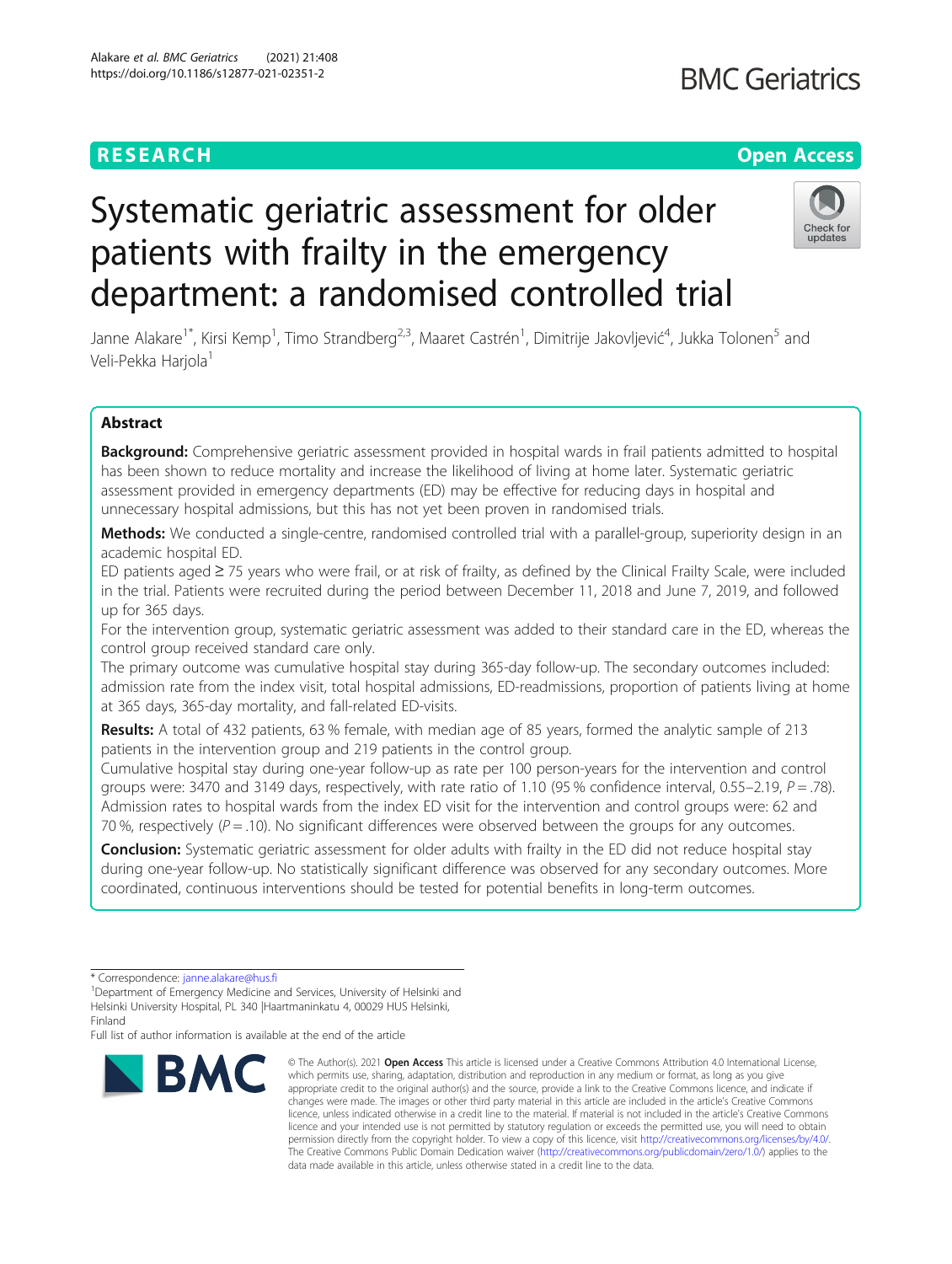Trial registration: The trial was registered in the ClinicalTrials.gov (registration number and date [NCT03751319](https://clinicaltrials.gov/ct2/show/NCT03751319) 23/ 11/2018).

Keywords: Frailty, Aged, Aged, 80 and over, Emergency Departments, Geriatric Assessment, Length of Stay

### Introduction

Frail older adults are a major patient group in emergency departments (ED). Many validated tools that have been developed to recognise and classify frailty are also implemented in ED care  $[1-4]$  $[1-4]$  $[1-4]$  $[1-4]$ . For example, the Rockwood Clinical Frailty Scale (CFS) has been validated with good inter-rater reliability for the ED-environment for predicting adverse outcomes. The CFS has been used in emergency care as a quick and feasible tool for frailty status assessment  $[5–10]$  $[5–10]$  $[5–10]$  $[5–10]$ . On the other hand, in-depth intervention, comprehensive geriatric assessment (CGA), when provided for admitted hospital patients, has been shown to be effective in reducing mortality and increasing the likelihood of subsequently living at home [[11\]](#page-9-0).

It is likely that many frail patients who visit EDs do not receive beneficial interventions which could be effective for long term outcomes. Possible reasons for this include: frailty may not be identified, patients may have multiple ED-visits with different or nonspecific complaints while geriatric syndromes remain disregarded, and organisations may not have services set up for geriatric care. Therefore, EDs may be a practical point for connecting geriatric care needs with a systematic approach.

In previous nonrandomised studies, physician-led CGA provided in acute care settings has been associated with reduced hospital admissions from the ED  $[12-15]$  $[12-15]$  $[12-15]$  $[12-15]$  $[12-15]$ ; however, no efficacy for longer term outcomes has been shown. Nurse-led interventions provided after ED visits may be beneficial in preventing functional decline, but results concerning ED-readmissions and hospital admissions are mixed  $[16–25]$  $[16–25]$  $[16–25]$  $[16–25]$  $[16–25]$ . In our opinion, better understanding with the right scope and timing for geriatric interventions for frail older adults visiting EDs is required. We hypothesised that systematic, individualised, multi-dimensional geriatric assessment in frail ED patients would reduce hospital admissions, lengths of stay (LOS) in hospital, and revisits. Furthermore, coordinating good ED care with rehabilitative measures could avoid functional decline, reduce nursing home admissions and ensure better quality of life.

#### Methods

#### Ethical approval and registration

This trial complied with the ethical rules stated in the Declaration of Helsinki. The study protocol, informed consent forms, and data protection plan were approved by the Ethics Committee II of the Helsinki University Hospital (reference number HUS/1711/2018), and the research permit was issued by the Helsinki University Hospital (reference number HUS/278/2018).

The trial was registered in the ClinicalTrials.gov (registration number and date: NCT03751319, 23/11/2018).

#### Trial design

This was a single centre, randomised controlled trial with parallel group, two-arm, superiority design. Recruited patients were randomised to the intervention and the control groups with a 1:1 allocation ratio.

#### Setting

The trial was conducted in an academic ED with 60 000 annual adult patient visits. The ED is adjoined both Helsinki University Hospital and Espoo Community Hospital wards located on the same hospital campus. Older frail patients follow general adult patient pathways in the ED. The ED has a geriatric nurse and physical therapist from adjoining community hospital available on demand, to help with mobilisation and rehabilitative measures and to organise home-care. At the time of trial, the ED had no systematic protocol for geriatric assessment, and no specific geriatric care outside the study protocol was in practice in the ED.

#### **Participants**

The eligibility criteria for participants were the following: an ED-visit during the recruitment period; age  $\geq 75$ years; frail, or at risk of frailty, defined by the CFS level of four to nine; and residency in the hospital service area.

#### Enrolment and randomisation

A random sequence for two-group allocation was computer-generated using the online service provided by GraphPad Software. No blocking or any restrictions was applied for sequence generation.

Numbered sealed envelopes with corresponding codes inside ("I" for the intervention group and "C" for the control group) were sealed by an assisting person outside the study group.

Screening for eligibility was done at all hours throughout the study period. The ED secretary assigned an individual code for all patients who met the age and residency criteria, and coded research forms were delivered to patients' nurses in the ED. Nurses were asked to assess the CFS-grade of the patient, and to obtain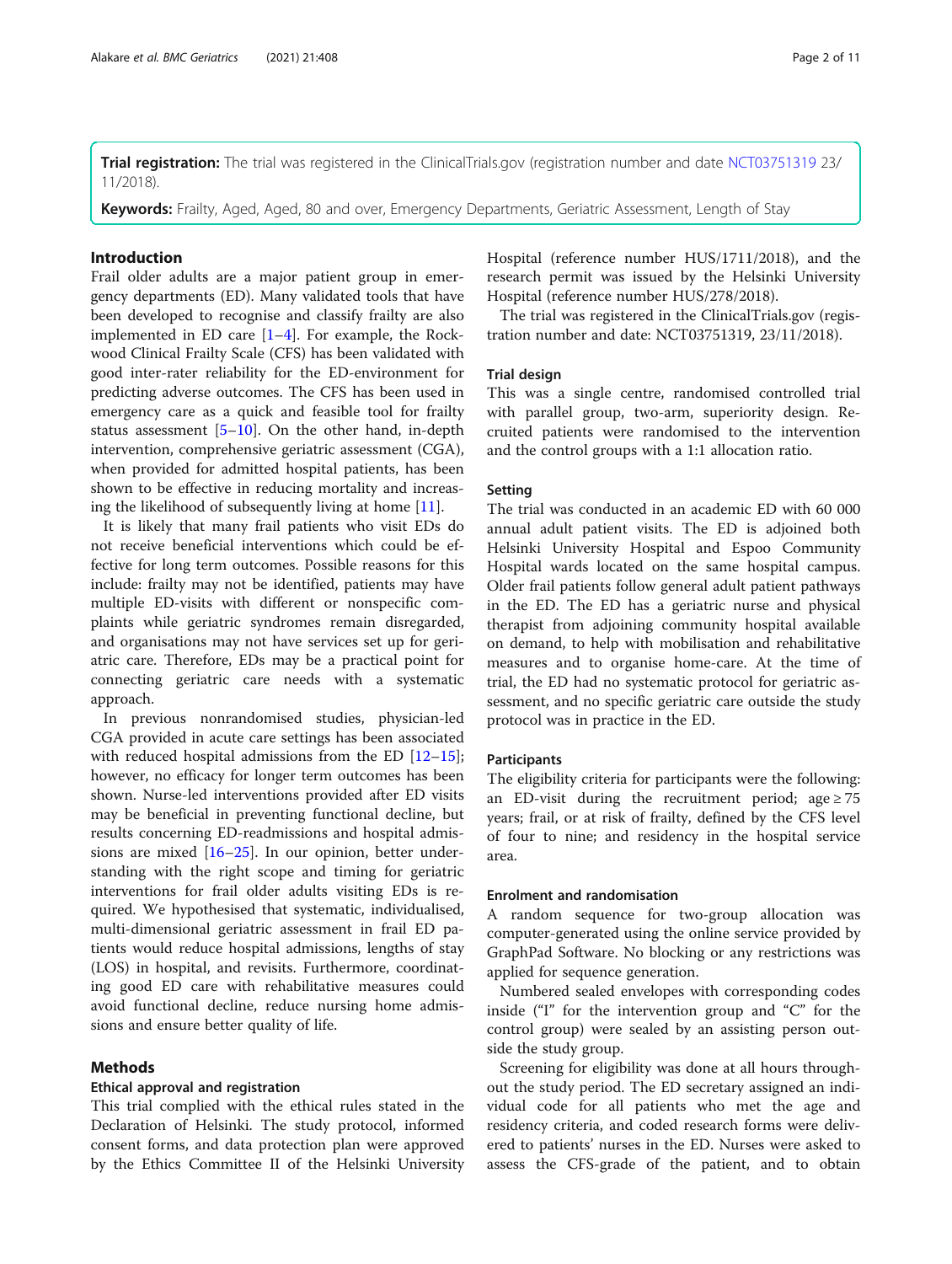background and National Early Warning Score 2 (NEWS2) data if the assessed CFS of the patient was from four to nine. NEWS2 is a structured acute care risk assessment tool based on measured vital signs [\[26](#page-10-0)]. Patient enrolment was active during office hours. For eligible patients, written and verbal information about the study was given and consent requested. Consent was obtained from the patient's relative or caregiver in the ED or through a phone call for those who were not capable of consenting. Eligible consented patients were then enrolled and registered in the study. A health-related quality of life (HRQoL) assessment (the EQ-5D-5 Lquestionnaire) was filled in with each patient or with a caregiver, as appropriate. After enrolment, a study physician opened the envelope concordant with the patient's registration number and filled in the study group in the registration sheet. If a major concern or life-threatening condition was recognised during trial enrolment, it was communicated to the ED team providers.

ED team (ED physician of any speciality and ED nurses) treated both intervention and control group patients according to standard principles for chief complaint and acute condition. No systematic assessment or screening for geriatric conditions or further assessment or care were included in standard care, but if ED team recognised a need for geriatric nurse and physical therapist consultations, it was available.

#### Intervention procedures

For the intervention group, systematic geriatric assessment was added to their standard care. Assessment was provided separate from ED team care. While the ED team physician was in charge of the acute care for all enrolled patients, the geriatric assessment was led by second physician assigned for the assessment protocol. Two geriatricians and two emergency physicians with consultation support from a geriatrician were allocated for providing the assessment for the six-month study enrolment period. Assessment was performed in structured form, but with consideration of patient co-operation and abilities for each test.

The study physicians based the evaluation of functioning on activities of daily living and observed the patients' ability to walk. An orthostatic test was performed when possible. The Abbreviated Mental Test 4 (AMT4) and Six-Item-Screener were used for assessment of cognitive status [\[27](#page-10-0), [28\]](#page-10-0). The study physicians screened the patients for delirium with the 4 'A's Test (4AT) [\[29](#page-10-0)], and for depression with the Patient Health Questionnaire 2 (PHQ-2) [[30\]](#page-10-0). Risk of falls and sarcopenia were evaluated using clinical judgment. Medication reviews were performed with special attention to potential adverse effects, interactions, or undertreatment. Any need for further assessment, testing, or rehabilitation was evaluated. The study physicians interviewed the relatives or caregivers for those patients who could not provide a patient history, with the patient's consent as appropriate. If the patient could not co-operate, assessments were performed as feasible, and further information was sought from the electronic medical records (EMR).

After completing the assessments, the study physicians provided individual, multi-dimensional recommendations and advice regarding medical care, medications, rehabilitation, nutrition, and evaluation of the need for home-care to the patient, the ED-physician and nurses providing acute care, hospital wards, and home-care. This was done verbally both in the ED and through phone calls, and with structured documentation in the EMR. A Geriatric nurse and physical therapist from community hospital helped to organise support, care, and at-home rehabilitation for discharged patients. Detailed recommendations of mobilisation, nutrition, further assessments, and medical treatment were forwarded to the hospital wards if the patient was admitted. The protocol for trial participants is summarised in Fig. [1.](#page-3-0)

#### Blinding

Due to the active intervention provided in the ED, blinding of patients or personnel was not possible. However, the study physicians did not actively inform the ED personnel providing care for control patients about the patients' enrolment in the trial. Geriatric assessment and recommendations were documented in the EMR for patient's future care, so outcome-assessment was not blinded.

#### **Outcomes**

The pre-specified primary outcome measure was the cumulative LOS, as given by the total number of overnight stays in hospital wards (both at the tertiary hospital and the community hospital ward) during 365-day follow-up from the date of the enrolment. All hospital admissions, from the index ED-visit or later, during the follow up period were included. Primary outcome data were retrieved from the tertiary hospital EMR with portal to the community hospital records after follow-up.

The pre-specified secondary outcomes were cumulative number of admissions to hospital wards during the 365 day follow-up time, admission rate from the index visit, readmissions to the ED within 72 h, 30 days, and 365 days after the index visit, proportion of patients alive and home-dwellingat 365 days after the enrolment, and HRQoL-measurement using the EuroQol EQ-5D-5 L instrument [\[31,](#page-10-0) [32\]](#page-10-0). Secondary outcome data were acquired by reviewing the EMR, and by phone interview (with patients, or their caregiver as surrogate) for EQ-5D-5 L with standardised forms designed for phone interview, after the 365-day follow-up time. The EuroQol Crosswalk Index Value Calculator v2 with the Denmark value set was used for EQ-5D-5 L index-value calculations.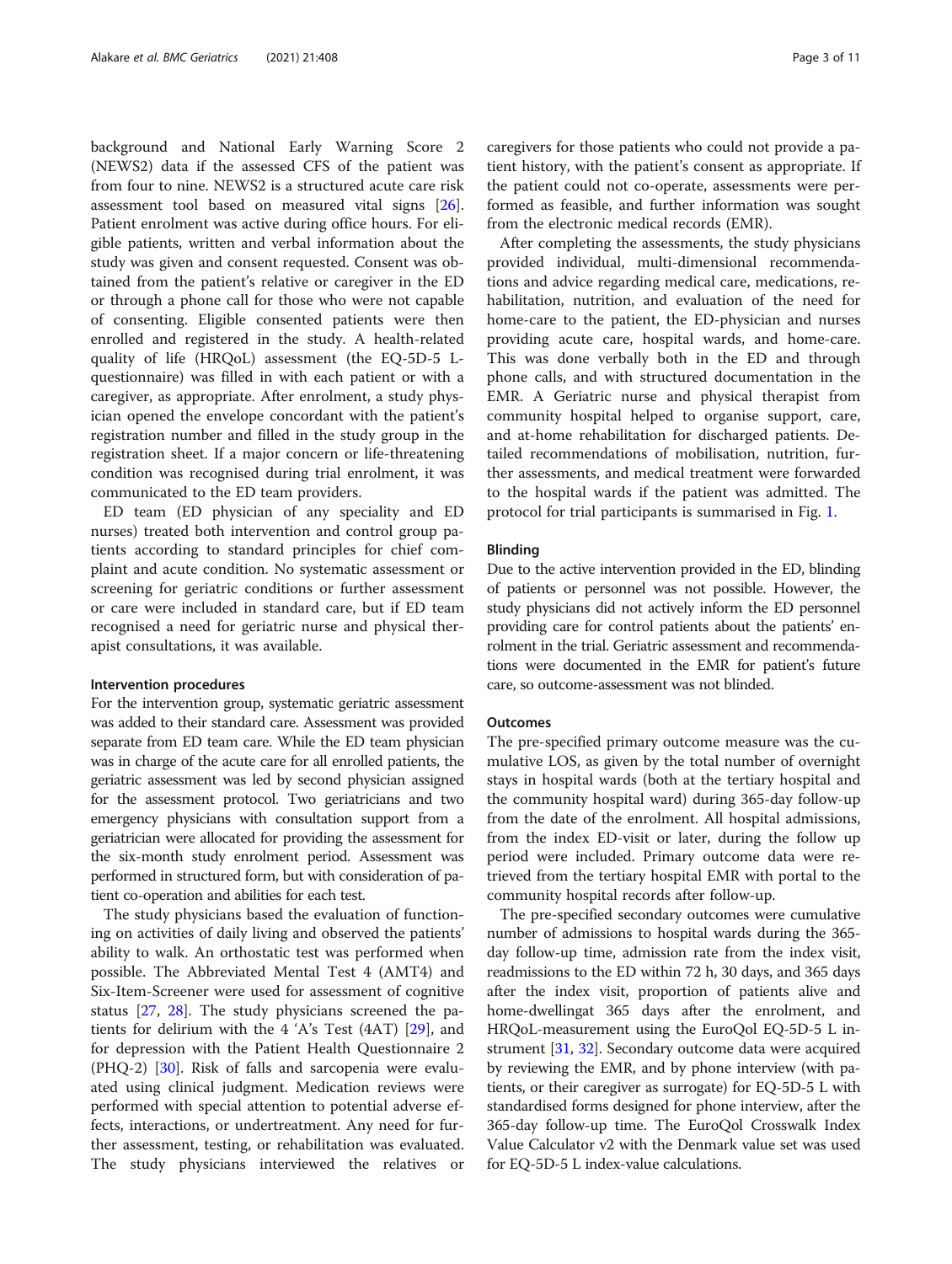<span id="page-3-0"></span>

The pre-specified outcome measures for assessing the safety and feasibility of the intervention were LOS in the ED on the index-visit, hospital-LOS from the index-visit, 365-day mortality, and number of ED

visits related to falls during the follow-up period. Data for these outcomes were obtained by reviewing the EMR. Other prespecified adverse events were not defined.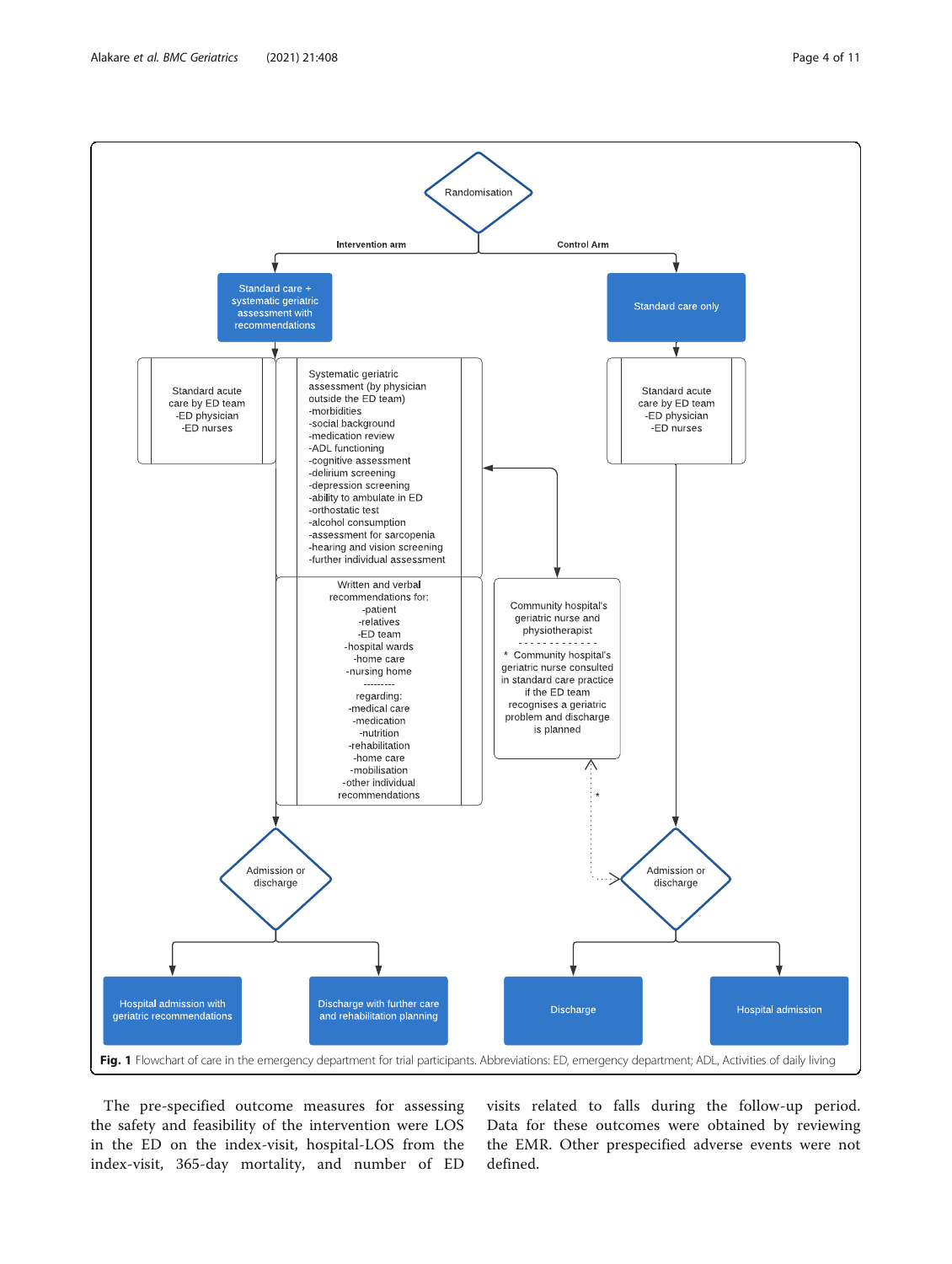#### Sample size

We based the sample size calculation on an assumed total hospital stay of  $25 \pm 15$  days during the 365-day follow-up time. The assumed hospital stay was an estimation based on previous five-year ED patient data and national reports on inpatient care. A reduction of 10 % in hospital stay was assumed for the intervention group. We calculated a minimum sample size of 392 patients in each group to reach a power of 80 % with 5 % alpha level. A goal was set to recruit a total of 900 patients in order to exceed minimum sample size requirements.

#### Statistical methods

For the outcomes depending on 365-day follow-up time, to account for patients who died during the follow-up, total follow-up time contributed by patients in each group were calculated. Rate per 100 person-years and rate ratio estimate with 95 % confidence interval (CI) applying the Byar method were calculated. For the binary outcomes, risk ratios (RR) with 95 % CI were calculated, and the significance of differences were tested with  $\chi^2$ tests. For the other outcomes, means with standard deviations (SD) and differences of means with 95 % CI, or medians with inter-quartile range (IQR) and difference of medians were calculated. Significance of mean differences were tested with  $t$  test and median difference with Mann Whitney U test. A  $P$  value < 0.05 was considered statistically significant for all outcomes. Intentionto-treat analyses were performed, except for the EQ-5D-5 L-outcome, where only patients with data available were included.

We used the IBM SPSS Statistics for Windows software version 25.0 (Armonk, NY: IBM Corp) for statistical analyses. OpenEpi, Version 3 calculator was used for rate ratio calculations.

#### Results

#### Participants

Patients were enrolled into the trial in a planned sixmonth period between December 11, 2018 and June 7, 2019. We were unable to enrol the anticipated sample size during the planned time period due to slow recruitment. A total of 4356 patients were identified as eligible for the study based on demographics (Fig. [2](#page-5-0)). The CFS was assessed for 2388 patients, with 1711 patients assessed as within the eligible CFS-class of four to nine. Of those available during office hours, 506 patients were asked, or their caregiver were reached for, for informed consent, of whom 23 patients (or caregivers) declined, and for 42 patients who were not capable for consenting a caregiver was not available. Randomisation was performed for 441 patients. After enrolment, two patients from the intervention group and seven patients from the control group were excluded (enrolled twice or did not meet inclusion criteria). Ultimately, 213 and 219 patients in the intervention and control groups, respectively, were included in the analysis.

Baseline characteristics for the trial groups are described in Table [1](#page-6-0). The median age was 85 (IQR 80–90), the proportion of female patients was 62.7 %, the median CFS was 6 (IQR 5–6), and the proportion of patients living at home (with or without home-care assistance) was 89.7 %.

We reviewed the EMR after a 365-day follow-up time for each patient. Survival data were available for all patients. Available data related to hospital stay, mortality, admissions, and home-dwelling status were reviewed for all patients.

#### Intervention

In the intervention group, all 213 patients were assessed. For two patients, the assessment was interrupted by admission or discharge, but recommendations were given based on available information.

The study physicians gave and documented at least one recommendation for 202/213 (94.8 %) patients. The most frequent recommendation was about medication (given to 168/213; 78.9 % of the patients), followed by advice on organising home care or rehabilitation-athome services (65/213; 30.5 %). Clinical findings and recommendations based on assessment are described in Table [2.](#page-7-0)

In the control group, two patients received documented geriatric advice related to a major concern noticed during enrolment. These patients were included in the analysis.

#### Primary outcome

Patients in the intervention group had cumulative hospital stay of total 6093 days and contributed follow-up time of total 175.6 person-years when mortality during the follow-up was taken into account. Patients in the control group had cumulative hospital stay of total 5734 days and contributed follow-up time of total 182.1 person-years. Hospital stay rate during the 365-day follow up per 100 person-years for the intervention and control group were: 3470 and 3149 days, respectively, with rate ratio of 1.10 (95 % CI 0.55–2.19), without statistically significant difference  $(P = .78)$ . (Table [3\)](#page-8-0).

#### Secondary outcomes

The proportion of hospital admissions from index visit was 7.5 % point lower in the intervention group (133/ 213; 62.4 %) than in the control group (153/219; 69.9 %), but without statistical significance, RR 0.89 (95 % CI, 0.78–1.02;  $P = .10$ ). During the 30-day follow-up, means of number of hospital admissions for the intervention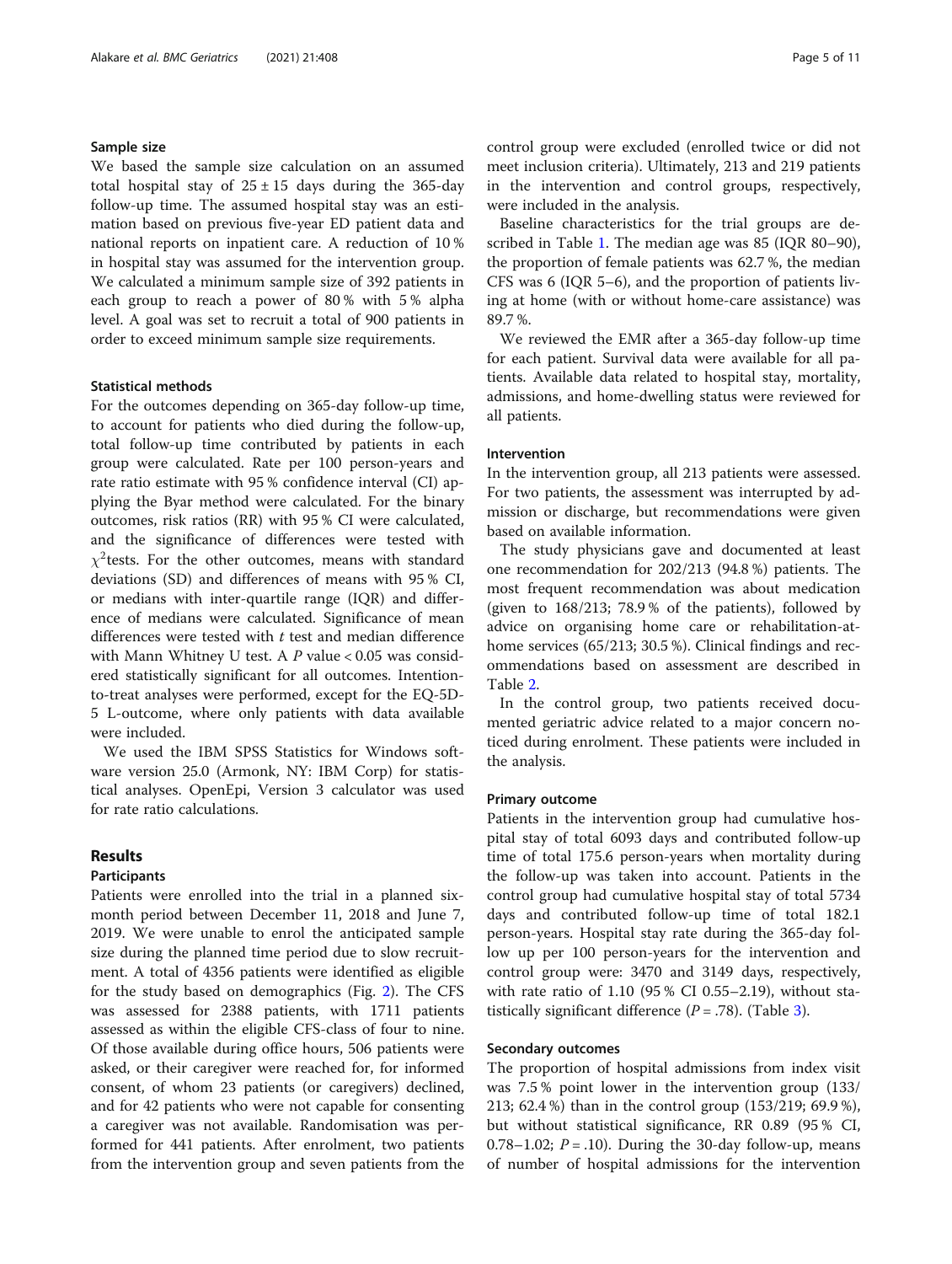<span id="page-5-0"></span>

and the control group were similar: 0.79 (SD 0.60) and 0.91 (SD 0.64), respectively, with mean difference of -0.12 (95 % CI, -0.23–0.00;  $P = .48$ ). During the 365-day follow-up hospital admission rates did not differ significantly: 230 admissions per 100 person-years in the intervention group and 246 in the control group, with rate ratio of 0.94 (95 % CI, 0.82–1.07;  $P = .35$ ).

Readmissions to the ED for the intervention and control group did not significantly differ. In the 72-hour and 30-day follow-up number of ED-readmissions had means of 0.04 (SD 0.19) vs. 0.05 (SD 0.21), difference − 0.01 (95 % CI, -0.05–0.03,  $P = .40$ ); and 0.29 (SD 0.58) vs. 0.29 (SD 0.54), difference 0.00 (95 % CI, -0.11–0.11,  $P =$ .82), respectively. Rates of ED readmission in 365-day follow-up per 100 person-years were: 268 and 238 for the intervention and control group, respectively, with rate ratio of 1.12 (95 % CI, 0.99–1.28),  $P = .08$ .

The proportions of patients alive and living at home at the end of 365-day follow-up were: 116/213 (54.5 %) in the intervention group, and 111/219(50.7 %) in the control group; RR 1.07 (95 % CI, 0.90–1.29;  $P = .43$ ).

A total of 300 EQ-5D-5 L-index follow-up assessments were completed, of which 186 answered by patients and 114 by caregivers. The EQ-5D-5 L-VAS question was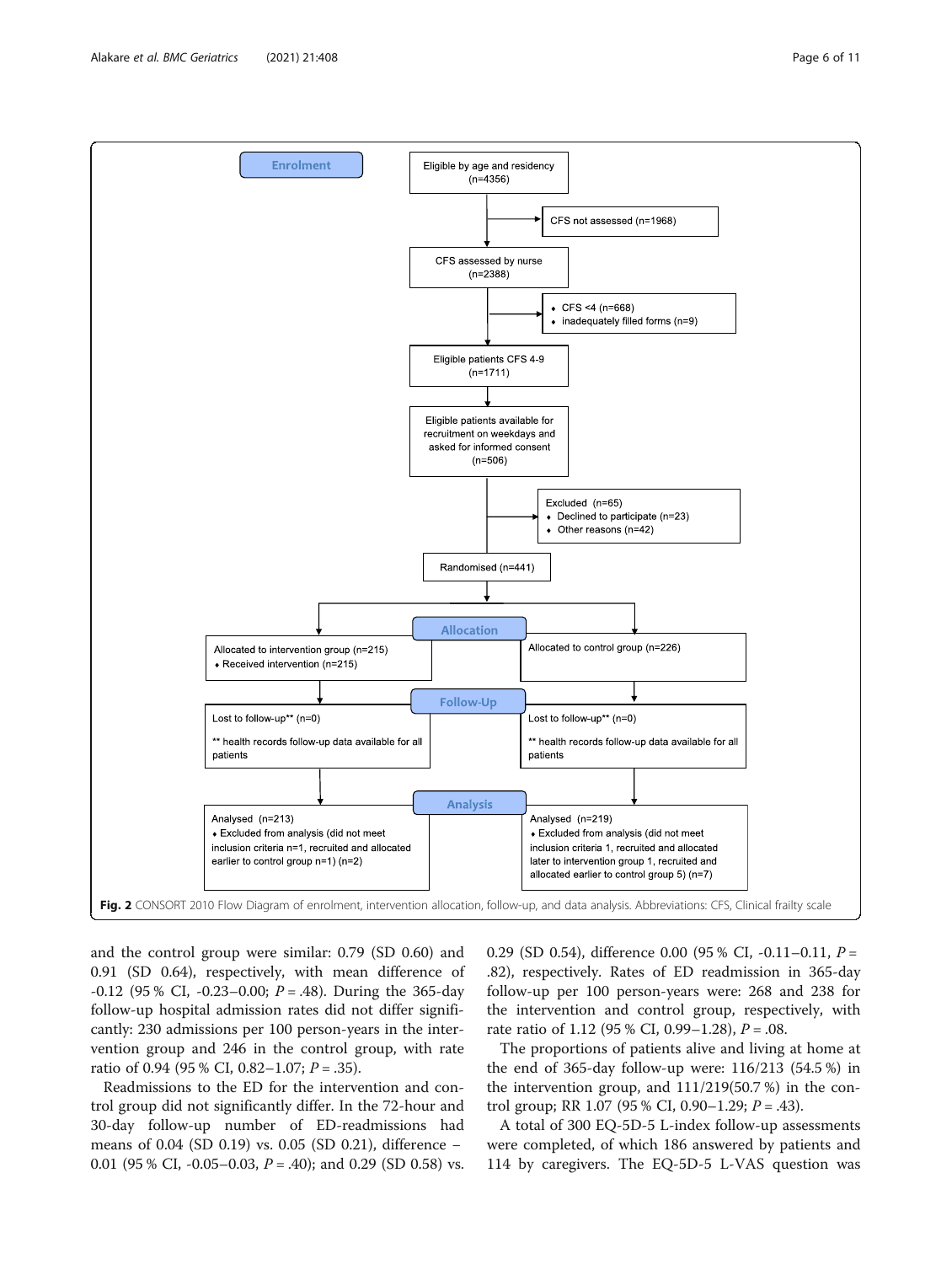#### <span id="page-6-0"></span>Table 1 Baseline characteristics of the participants

|                                               |              | Intervention group | Control group |
|-----------------------------------------------|--------------|--------------------|---------------|
|                                               |              | 213                | 219           |
| Age                                           | median (IQR) | 85 (80-89.5)       | 85 (80-90)    |
|                                               | range        | $75 - 103$         | $75 - 102$    |
| Female gender                                 | n(%)         | 136 (63.8)         | 135 (61.6)    |
| CFS                                           | median (IQR) | $6(5-6)$           | $5(5-6)$      |
| Home-dwelling <sup>a</sup>                    | n(%)         | 194 (91.1)         | 170 (88.1)    |
| Number of medications <sup>b</sup>            | median (IQR) | $10(7-14)$         | $10(7-14)$    |
| Cardiovascular disease                        | n(%)         | 123 (57.7)         | 131 (59.8)    |
| Cognitive disorder                            | n(%)         | 82 (38.5)          | 93 (42.5)     |
| Pulmonary disease                             | n(%)         | 43 (20.2)          | 46 (21.0)     |
| Malignancy                                    | n(%)         | 28 (13.1)          | 26 (11.9)     |
| <b>Diabetes</b>                               | n(%)         | 54 (25.4)          | 50 (22.8)     |
| Stroke or TIA in history                      | n(%)         | 36 (16.9)          | 39 (17.8)     |
| ED chief complaint: trauma                    | n(%)         | 41 (19.2)          | 43 (19.6)     |
| ED chief complaint: acute condition nontrauma | n(%)         | 166 (77.9)         | 172 (78.5)    |
| ED admission for other or nonspecific cause   | n(%)         | 6(2.8)             | 4(1.8)        |
| NEWS2 <sup>c</sup>                            | median (IQR) | $1(0-3)$           | $1(0-4)$      |
| EQ-5D-5L-index <sup>d</sup>                   | mean (SD)    | 0.557(0.283)       | 0.545(0.264)  |
| EQ-5D-5L-VAS <sup>e</sup>                     | mean (SD)    | 45.4 (27.1)        | 41.8 (27.0)   |

Abbreviations: IQR interquartile range, SD standard deviation, NEWS2 National Early Warning Score 2, ED emergency department, VAS visual analog scale <sup>a</sup>Home-dwelling status data acquired during the intervention included for the intervention group. Data available for 213 patients in the intervention group and 193 patients in the control group

<sup>b</sup>Number of medications data available for 108 patients in the intervention group and 119 in the control group

c NEWS2 data of ED admission available for 180 patients in the intervention group and 193 in the control group

d EQ-5D-5L-index -data available for 112 patients in the intervention group and 129 in the control group

e EQ-5D-5L-VAS -data available for 118 patients in the intervention group and 139 in the control group

answered for 299 patients. The EQ-5D-5 L-index for the intervention and the control group after 365-day followup were mean 0.53 (SD 0.28) and 0.53 (SD 0.27), respectively (difference 0.00, 95 % CI, -0.06–0.06; P > .99), and the EQ-5D-5 L-VAS values were mean 55.3 (SD 23.8) and 53.2 (SD 0.22.8), respectively (difference 2.0; 95 % CI,  $-3.3-7.4$ ;  $P = .45$ ).

The ED-LOS between the groups did not significantly differ: median 7:23 h:minutes (IQR 5:22 − 15:23) and 9: 25 h:minutes (IQR 6:00–18:40), for the intervention and the control groups, respectively  $(P=.05)$ . Hospital-LOS for patients admitted from the index-ED-visit were: mean 15.91 (SD 24.30) days for the intervention group and 12.30 (20.38) for the control group, mean difference 3.61 (95 % CI, -1.67–8.83), P = .07. The 30-day and 365 day mortalities were similar between the groups: 30-day mortality was 16/213 (7.5 %) for the intervention group, and 15/219 (6.8) for the control group, RR 1.10 (95 % CI, 0.56–2.16;  $P = .79$ ), and 365-day mortality was 53/213 (24.9 %) for the intervention group, and 59/219 (26.9 %) for the control group, RR 0.92 (95 % CI, 0.67–1.27;  $P =$ .63). Rates per 100 person-years for ED visit related to falls during 365-day follow-up were: 59 for the

intervention group and 47 for the control group, with rate ratio of 1.27 (95 % CI, 0.95–1.69;  $P = .10$ ).

#### **Discussion**

In this study, the anticipated reduction in hospital stay was not achieved with systematic geriatric assessment provided in the ED. Hospital admission rate from the index visit was lower in the intervention group without an increased number of ED-revisits, but without statistical significance. There was no significant difference in the ED-LOS, hospital-LOS after the index visit, hospital admission rates, 365-day mortality, ED-revisits for falls, home-dwelling status, or HRQoL at the end of the follow-up, between the intervention and the control groups.

There are many possible explanations for the null results. First, study patients were heterogeneous with some of them possibly having no chance of benefiting from the intervention due to, for example, terminal illness. However, most patients were home-dwelling at baseline with multi-morbidity and impairment in daily functions, so it can be argued that the patient population in this trial should benefit from the intervention. As yet, no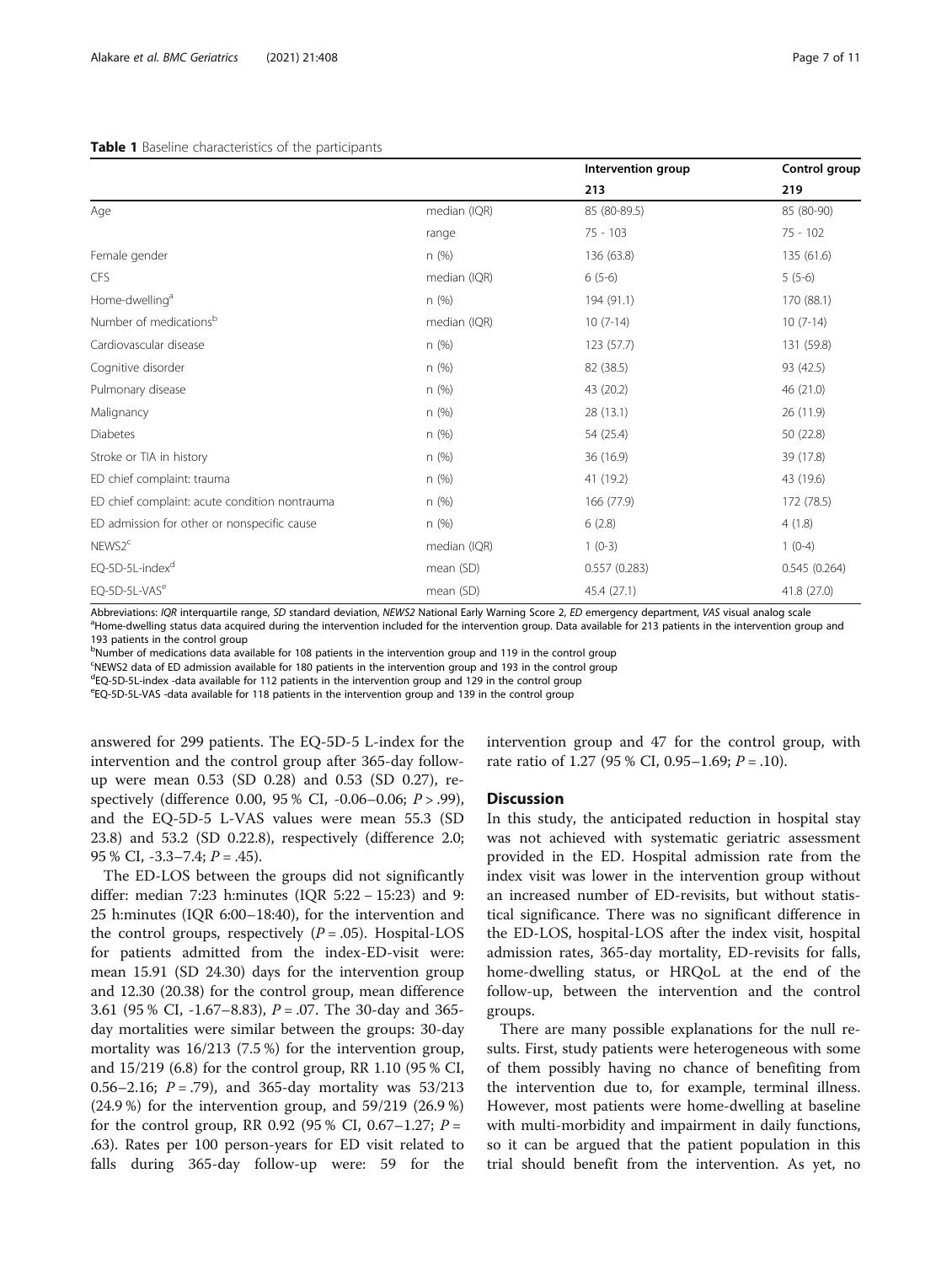<span id="page-7-0"></span>Table 2 Assessment and recommendations in the intervention group

| Intervention group                     | n            | 213            |  |
|----------------------------------------|--------------|----------------|--|
| AMT-4                                  | n (%)        | 188 (88.3)     |  |
|                                        | median (IQR) | $4(2-4)$       |  |
| 4                                      | n (%)        | 106/188 (56.4) |  |
| 3                                      | n (%)        | 32/188 (17.0)  |  |
| $\mathcal{P}$                          | n(%)         | 24/188 (12.8)  |  |
| 1                                      | n (%)        | 14/188 (7.4)   |  |
| 0                                      | n (%)        | 11/188 (5.9)   |  |
| Six-Item-Screener                      | n(%)         | 153 (71.8)     |  |
|                                        | median (IQR) | $4(2-6)$       |  |
| 4AT                                    | n (%)        | 186 (87.3)     |  |
|                                        | median (IQR) | $1(0-3)$       |  |
| PHQ-2                                  | n(%)         | 147 (69.0)     |  |
| $1 - 2$                                | n (%)        | 60/147 (40.8)  |  |
| 0                                      | n (%)        | 87/147 (59.2)  |  |
| <b>Orthostatic test</b>                | n (%)        | 60 (28.2)      |  |
| orthostatic hypotension                | n(%)         | 20/60 (33.3)   |  |
| <b>Alcohol consumption</b>             | n(%)         | 189 (88.7)     |  |
| alcohol use (any)                      | n (%)        | 35/189 (18.5)  |  |
| Sarcopenia or cachexia                 | n (%)        | 209 (98.1)     |  |
| sarcopenia or cachexia present         | n(%)         | 89/209 (42.6)  |  |
| Falls in last 12 months                | n(%)         | 161 (75.6)     |  |
| 2 or more                              | n (%)        | 84/161 (52.2)  |  |
| 1                                      | n (%)        | 24/161 (14.9)  |  |
| 0                                      | n(%)         | 53/161 (32.9)  |  |
| <b>Recommendations or advice</b>       | n (%)        | 213 (100.0)    |  |
| Any                                    | n(%)         | 202 (94.8)     |  |
| Medication                             | n (%)        | 168 (78.9)     |  |
| Home support services <sup>a</sup>     | n (%)        | 65 (30.5)      |  |
| Support or rehabilitation for mobility | n(%)         | 58 (27.2)      |  |
| Dietary                                | n (%)        | 49 (23)        |  |

Abbreviations: AMT-4 "Abbreviated Mental Test 4", 4AT "4 A'2s test for Delirium Screening", PHQ-2 "Patient Health Questionnaire-2: Screening Instrument for Depression'

home care, rehabilitation-at-home, further assessment for supportive care

adapted, more specific criteria exist for targeting CGA for patients in the ED. It is challenging to find efficient interventions for this heterogeneous patient population in the complex environment of emergency care.

Second, the deviance in the cumulative hospital stay was large, and only a small proportion of patients contributed the major proportion of the hospital stay (42 % of total hospital-stay days of the study population were occupied by patients in the highest decile in cumulated hospital stay). It is possible that home-care-based implementation of care and rehabilitation are insufficient for patients who are vulnerable to prolonged hospital stay.

Third, patients in this study were cared for in many different organisations in the tertiary hospital, community hospital, home care, outpatient clinics and nursing homes. Delivering recommendations to patients and other institutions in written and verbal form was emphasised in the intervention, but it is not known how thoroughly these recommendations were implemented.

Fourth, standard treatment in EDs probably varies according to how well geriatric syndromes and frailtyrelated issues are taken into account, and how geriatric care is organised. In the ED of this study, no systematic assessment protocol for geriatric problems existed in standard care, but awareness of good geriatric care may have been prevalent, and many services from community hospital including geriatric nurse were available for control group patients if need for such service was recognised. Therefore, some dilution of the efficacy may have occurred.

Identifying frail patients in hospital wards remain crucial for early initialisation of hospital-based-CGA, which has been shown to be efficient [\[11](#page-9-0)]. Therefore, assessment for frailty status in the ED may be a route towards more comprehensive care, but, compared to intervention in this trial, more intensive and continuous ward-based interventions may be needed for admitted patients. Efficient interventions remain unknown for those frail patients who are discharged from the ED. Similar results to this trial were reported in a randomised trial in which CGA was provided after discharge from acute medical units [\[33\]](#page-10-0).

In previous, nonrandomised studies, the admission rate of older patients from ED was reduced by EDrelated CGA by  $2.6-19.7$ % points  $[34]$  $[34]$ . In our study, patients in the intervention group were less often admitted to hospital, with no difference in ED-revisit rate. The reduction of admission rate did not reach statistical significance here, but, in the light of previous studies, the efficacy of intervention for this outcome is likely to be real. For admitted patients, the hospital-LOS was longer. The intervention might have altered patient selection for admission, increasing the hospital LOS. It is also possible that recommended further assessments and interventions contributed for longer LOS. Assuming that unnecessary hospital admissions can be safely avoided with geriatric interventions in the ED, it remains to be demonstrated whether this effect prevails in a longer period when the same patients have multiple ED-visits. Considering the risk of hospitalisation-acquired disability, promoting discharge for patients who do not have an absolute need for hospital care is likely to be beneficial for the patients [\[35](#page-10-0)].

Overall, the findings of our study concur with late reviews assessing ED-based interventions for older adults [\[25](#page-10-0), [36](#page-10-0)]. Individualised, more effective geriatric interventions for frail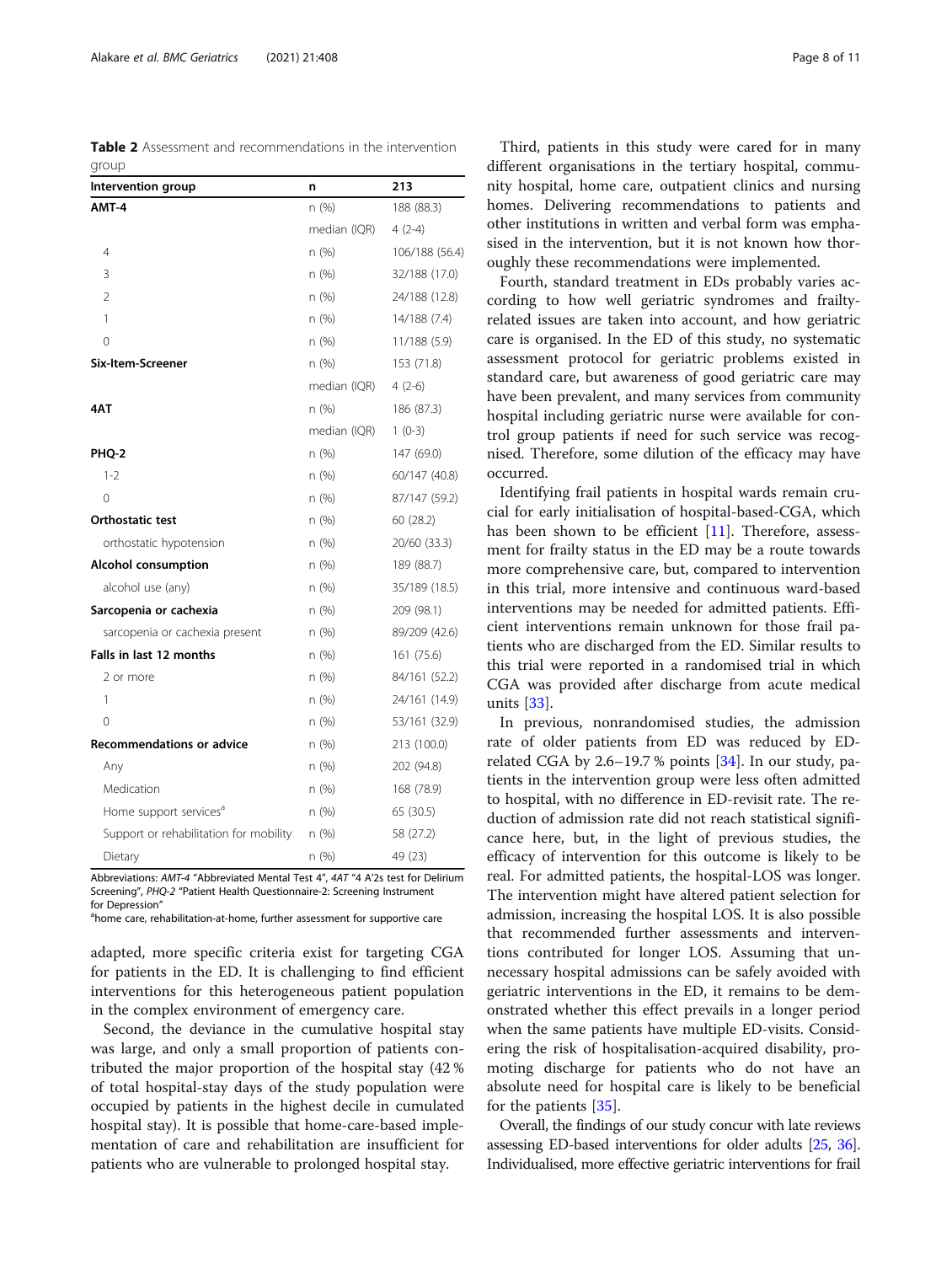#### <span id="page-8-0"></span>Table 3 Clinical outcomes of the trial

| Outcome                                                     |                              | Intervention<br>$n = 213$ | Control<br>$n = 219$ | ratio or difference [95 % CI]        | p value |
|-------------------------------------------------------------|------------------------------|---------------------------|----------------------|--------------------------------------|---------|
| <b>Primary outcome</b>                                      |                              |                           |                      |                                      |         |
| Cumulative hospital stay(days) during<br>365d follow-up     | rate per 100<br>person-years | 3470                      | 3149                 | rate ratio 1.10 [0.55;2.19]          | 0.783   |
| Secondary outcomes                                          |                              |                           |                      |                                      |         |
| Admission from ED index visit                               | n(%)                         | 133 (62.4)                | 153 (69.9)           | risk ratio 0.89 [0.78;1.02]          | 0.103   |
| Number of hospital admissions30d                            | mean (SD)                    | 0.79(0.60)                | 0.91(0.64)           | mean difference - 0.12 [-0.23;0.00]  | 0.475   |
| Hospital admissions 365d                                    | rate per 100<br>person-years | 230                       | 246                  | rate ratio 0.94 [0.82;1.07]          | 0.345   |
| Number of FD readmissions 72 h                              | mean (SD)                    | 0.04(0.19)                | 0.05(0.21)           | mean difference $-0.01$ [-0.05;0.03] | 0.400   |
| Number of FD readmissions 30d                               | mean (SD)                    | 0.29(0.58)                | 0.29(0.54)           | mean difference 0.00 [-0.11;0.11]    | 0.817   |
| ED readmissions 365d                                        | rate per 100<br>person-years | 268                       | 238                  | rate ratio 1.12 [0.99;1.28]          | 0.081   |
| Alive and living-at-home 365d                               | n(%)                         | 116 (54.5)                | 111(50.7)            | RR 1.07 [0.90;1.29]                  | 0.432   |
| EO-5D-5 L-index $365d^a$                                    | mean (SD)                    | 0.53(0.28)                | 0.53(0.27)           | mean difference 0.0 [-0.06;0.06]     | 0.995   |
| EQ-VAS 365db                                                | mean (SD)                    | 55.28 (23.83)             | 53.23 (22.78)        | mean difference 2.04 [-3.26;7.35]    | 0.449   |
| <b>Other outcomes</b>                                       |                              |                           |                      |                                      |         |
| ED LOS hh:mm                                                | median (IQR)                 | $7:23(5:22-15:23)$        | $9:25(6:00-18:40)$   | median difference $-2:02$            | 0.052   |
| Hospital LOS from the index-visit<br>if admitted $(days)^c$ | mean (SD)                    | 15.91 (24.30)             | 12.30 (20.38)        | mean difference 3.61 [-1.67;8.83]    | 0.069   |
| Death 365d                                                  | n(%)                         | 53 (24.9)                 | 59 (26.9)            | risk ratio 0.92 [0.67;1.27]          | 0.626   |

Death 30d **n** (%) 16 (7.5) 15 (6.8) risk ratio 1.10 [0.56;2.16] 0.790

Abbreviations: CI Confidence Interval, ED Emergency Department, SD Standard Deviation, LOS Length of Stay, IQR interquartile range

<sup>a</sup>data available for 150 patients in the intervention group, 150 patients in the control group

<sup>b</sup>data available for 149 patients in the intervention group, and 150 patients in the control group

c Only patients admitted from the index ED visit included. Only the first hospital stay period counted for LOS.

person-years

<sup>d</sup>patients who visited the ED after the index ED visit for fall-related complaint

ED visits for falls 365d<sup>d</sup> rate per 100

patients in the EDs, and detailed identification for patients who benefit from such interventions, remain to be studied.

#### Strengths and limitations

This study has many strengths. The randomised, controlled trial protocol enables a robust assessment of the efficacy of the intervention. For the primary outcome, and most of the secondary and other outcomes, reliable outcome data were available from the EMR. The trial protocol was implemented in a real-life environment with typical frail patients in the ED. Furthermore, our mid-sized ED, with its nonselected adult patient population, can be considered a typical acute care setting.

Besides the nonblinded protocol, a major limitation in this trial was that enrolment did not fulfil the expected sample size. An important reason for this was that the enrolment process was more laborious than anticipated. Patients had acute care underway so availability for trial enrolment and intervention often had to wait, slowing recruitment. However, this reflects the real challenges when providing geriatric assessment amidst ongoing acute care, and is a real-life feasibility issue in the ED

environment. There was not trend of fewer hospitalstay-days in 365-day follow-up for the intervention group, so the reduced sample size is probably not the reason for the null result for the primary outcome.

59 47 rate ratio 1.27 [0.95;1.69] 0.104

The CFS was assessed only for 55 % of patients who met the demographic criteria for the study, probably because nursing staff were occupied due to crowding. Study enrolment was active only during office-hours when a study physician was available. Thus, patients enrolled for the study may not be fully representative of frail older patients who visit the ED in late hours or during weekends.

Hospital-stay data was reviewed for all patients, but it is possible that some patients may have been admitted outside our hospital network. However, in Finland, private in-patient hospital beds outside public health care are negligible in number, and we found no documentation of such admissions in the patient records. Therefore, the hospital admission data can be considered conclusive.

Standard care by ED teams was focused on acute conditions, but it is possible that some "leakage" of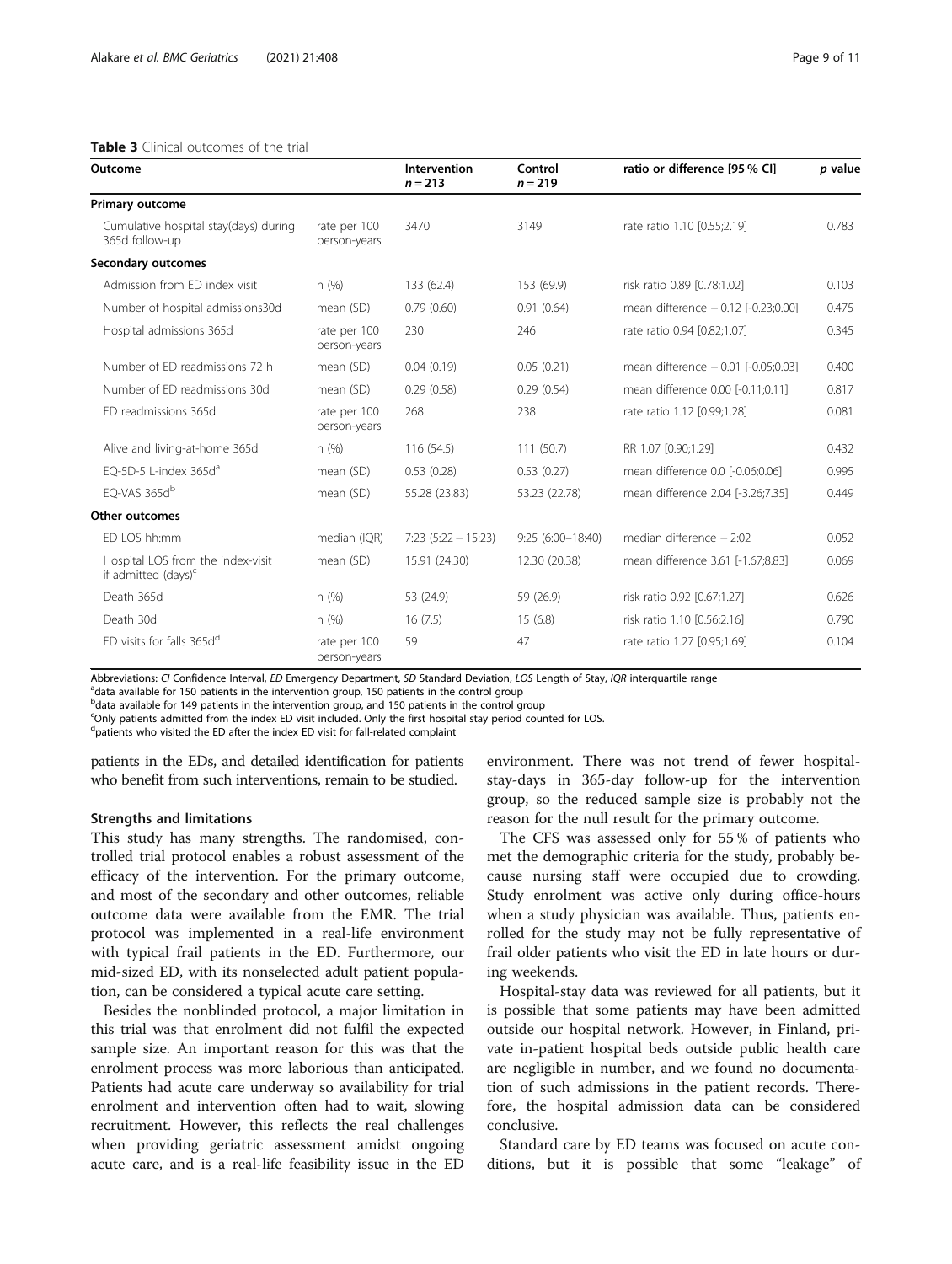<span id="page-9-0"></span>intervention affected the control group indirectly when personnel was aware of the ongoing trial and may have put more emphasis on geriatric issues in patient care.

#### Conclusions

Systematic geriatric assessment and recommendations for older adults with frailty in the ED did not reduce cumulative hospital stay during one-year follow-up. No significant differences were found between the intervention and the control groups in the secondary outcomes of hospital admissions, revisits to the ED, living-at-home status, quality-of-life, or other outcomes.

#### Abbreviations

AMT4: Abbreviated mental test 4; AT4: 4 'A's test; CFS: Clinical Frailty Scale; CGA: Comprehensive geriatric assessment; CI: Confidence interval; ED: Emergency department; EMR: Electronic medical records; HRQoL: Healthrelated quality of life; IQR: Inter-quartile range; LOS: Length of stay; NEWS2: National early warning score 2; PHQ-2: Patient health questionnaire 2; RR: Risk ratio; SD: Standard deviation

#### Acknowledgements

We thank the staff of Jorvi ED for their collaboration in the study; Susanne Lehvonen for helping in the implementation of the study protocol; Pia Harjola for helping in study preparations; Vesa Launiainen for help in patient enrolment and intervention; Elina Lehtelä for data processing; Minna Pajuportti for carrying out the follow-up interviews; Paula Bergman for advising in statistics; and John Weston for language editing.

#### Authors' contributions

The authors contributions for the trial are as follows: conception and design: JA, KK, TS, MC, JT, VH; acquisition of data: JA, KK, MC, DJ, VH; analysis and interpretation of data: JA, KK, TS, MC, DJ, JT, VH; drafting and approval of the manuscript: JA, KK, TS, MC, DJ, JT, VH.

#### Funding

The trial was funded through state funding for university-level health research, granted by the Helsinki University Hospital, and the Department of Emergency Medicine and Services, Helsinki University Hospital. JA and KK received personal grants for the study from the Finnish Association for Emergency Medicine and the Finnish Medical Foundation. The funding bodies were not involved in the design of the study, collection, analysis, or interpretation of the data, or in writing the manuscript. No sponsors were involved in the trial.

#### Availability of data and materials

The datasets generated and analysed during the trial are not publicly available due national juridical restrictions protecting pseudonymised research data. Based on national jurisdiction ethical board or organisation's study permission does not allow sharing pseudonymised trial data. Further description or analysis of data are however available from the authors upon reasonable request.

#### **Declarations**

#### Ethics approval and consent to participate

The study protocol, informed consent forms, and data protection plan were approved by the Ethics Committee II of the Helsinki University Hospital (reference number HUS/1711/2018), and the research permit was issued by the Helsinki University Hospital (reference number HUS/278/2018). Written informed consent to participate was obtained from all patients who were considered to be capable for consenting. Informed consent to participate was obtained from the patient's relative or caregiver in the ED or through a phone call for those patients who were considered not capable of consenting for themselves.

All methods were carried out in accordance with relevant guidelines and regulations.

#### Consent for publication

Not applicable.

#### Competing interest

The authors declare that they do not have any competing interests.

#### Author details

<sup>1</sup>Department of Emergency Medicine and Services, University of Helsinki and Helsinki University Hospital, PL 340 |Haartmaninkatu 4, 00029 HUS Helsinki, Finland. <sup>2</sup>University of Helsinki and Helsinki University Hospital, Helsinki Finland. <sup>3</sup>Centre for Life Course Health Research, University of Oulu, Oulu, Finland. <sup>4</sup> Päijät-Häme Joint Authority for Health and Wellbeing, Services for Older People, Lahti, Finland. <sup>5</sup>Department of Internal Medicine, University of Helsinki and Helsinki University Hospital, Helsinki, Finland.

#### Received: 16 March 2021 Accepted: 13 June 2021 Published online: 02 July 2021

#### References

- 1. Theou O, Campbell S, Malone ML, Rockwood K. Older Adults in the Emergency Department with Frailty. Clin Geriatr Med. 2018;34(3):369–86. <https://doi.org/10.1016/j.cger.2018.04.003>.
- 2. Brousseau AA, Dent E, Hubbard R, et al. Multinational Emergency Department Study: Identification of older adults with frailty in the Emergency Department using a frailty index: results from a multinational study. Age Ageing. 2018;47(2):242–8. [https://doi.org/10.1093/ageing/afx168.](https://doi.org/10.1093/ageing/afx168)
- 3. Lewis ET, Dent E, Alkhouri H, et al. Which frailty scale for patients admitted via Emergency Department? A cohort study. Arch Gerontol Geriatr. 2019;80: 104–14. <https://doi.org/10.1016/j.archger.2018.11.002>.
- 4. Jorgensen R, Brabrand M. Screening of the frail patient in the emergency department: A systematic review. Eur J Intern Med. 2017;45:71–3. [https://doi.](https://doi.org/10.1016/j.ejim.2017.09.036) [org/10.1016/j.ejim.2017.09.036](https://doi.org/10.1016/j.ejim.2017.09.036).
- 5. Rockwood K, Song X, MacKnight C, et al. A global clinical measure of fitness and frailty in elderly people. CMAJ. 2005;173(5):489–95. [https://doi.org/10.1](https://doi.org/10.1503/cmaj.050051) [503/cmaj.050051.](https://doi.org/10.1503/cmaj.050051)
- 6. Kaeppeli T, Rueegg M, Dreher-Hummel T, et al. Validation of the Clinical Frailty Scale for Prediction of Thirty-Day Mortality in the Emergency Department. Ann Emerg Med. 2020;76(3):291–300. [https://doi.org/10.1016/j.a](https://doi.org/10.1016/j.annemergmed.2020.03.028) [nnemergmed.2020.03.028](https://doi.org/10.1016/j.annemergmed.2020.03.028).
- 7. Lo AX, Heinemann AW, Gray E, et al. Inter-rater Reliability of Clinical Frailty Scores for Older Patients in the Emergency Department. Acad Emerg Med. 2021;28(1):110–3. <https://doi.org/10.1111/acem.13953>.
- 8. Wallis SJ, Wall J, Biram RW, Romero-Ortuno R. Association of the clinical frailty scale with hospital outcomes. QJM. 2015;108(12):943–9. [https://doi.](https://doi.org/10.1093/qjmed/hcv066) [org/10.1093/qjmed/hcv066](https://doi.org/10.1093/qjmed/hcv066).
- 9. Cardona M, O'Sullivan M, Lewis ET, et al. Prospective Validation of a Checklist to Predict Short-term Death in Older Patients After Emergency Department Admission in Australia and Ireland. Acad Emerg Med. 2019; 26(6):610–20. [https://doi.org/10.1111/acem.13664.](https://doi.org/10.1111/acem.13664)
- 10. Elliott A, Taub N, Banerjee J, et al. Does the Clinical Frailty Scale at Triage Predict Outcomes From Emergency Care for Older People? Ann Emerg Med. 2020;S0196-0644(20):307–9. [https://doi.org/10.1016/j.annemergmed.2](https://doi.org/10.1016/j.annemergmed.2020.09.006) [020.09.006](https://doi.org/10.1016/j.annemergmed.2020.09.006) [Epub ahead of print].
- 11. Ellis G, Gardner M, Tsiachristas A, et al. Comprehensive geriatric assessment for older adults admitted to hospital. Cochrane Database Syst Rev. 2017;9: CD006211. [https://doi.org/10.1002/14651858.CD006211.pub3.](https://doi.org/10.1002/14651858.CD006211.pub3)
- 12. Ellis G, Jamieson CA, Alcorn M, Devlin V. An Acute Care for Elders (ACE) unit in the emergency department. Eur Geriatr Med. 2012;3(4):261–3.
- 13. Arendts G, Fitzhardinge S, Pronk K, Donaldson M, Hutton M, Nagree Y. The impact of early emergency department allied health intervention on admission rates in older people: a non-randomized clinical study. BMC Geriatr. 2012;12:8. <https://doi.org/10.1186/1471-2318-12-8>.
- 14. Conroy SP, Ansari K, Williams M, et al. A controlled evaluation of comprehensive geriatric assessment in the emergency department: the 'Emergency Frailty Unit.' Age Ageing. 2014;43(1):109–14. [https://doi.org/10.1](https://doi.org/10.1093/ageing/aft087) [093/ageing/aft087.](https://doi.org/10.1093/ageing/aft087)
- 15. Wright PN, Tan G, Iliffe S, Lee D. The impact of a new emergency admission avoidance system for older people on length of stay and same-day